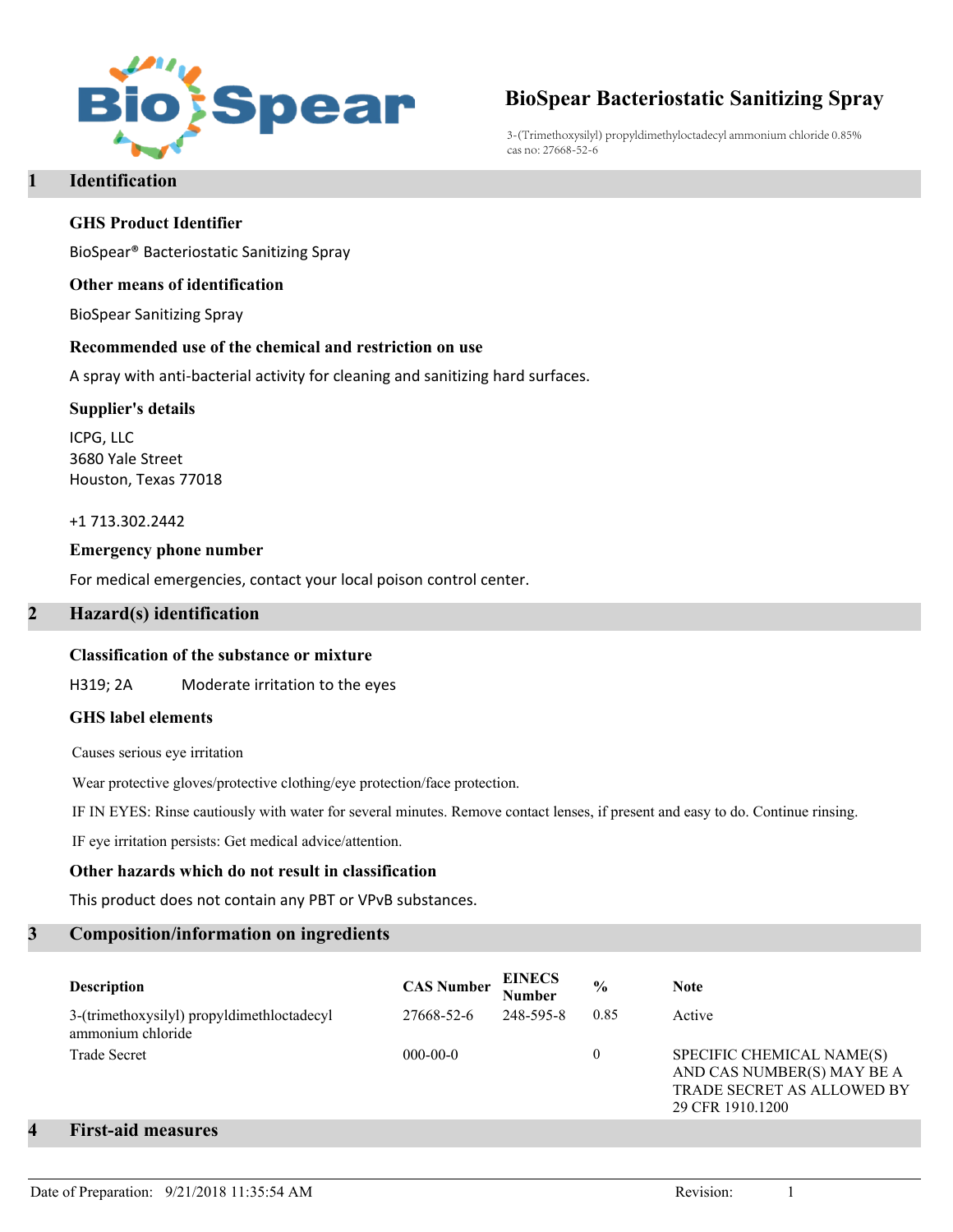### **Description of necessary first-aid measures**

Eye Contact:

Hold eye open and rinse slowly and gently with water for 15-20. Remove contact lenses, if present and easy to do. Continue rinsing. If eye irritation persists, seek professional medical advice/attention.

### **5 Fire-fighting measures**

#### **Suitable extinguishing media**

This product is not flammable. Use extinguishing media appropriate to the surrounding fire conditions.

#### **Specific hazards arising from the chemical**

In the event of a large fire, toxic fumes containing oxides of carbon may be formed. This would necessitate the use of a self-contained breathing apparatus.

#### **Special protective actions for fire-fighters**

Standard protective equipment should be worn by firefighters; focus on eye/face protection.

### **6 Accidental release measures**

#### **Personal precautions, protective equipment and emergency procedures**

Avoid contact with the impregnating fluid with the eyes.

#### **Environmental precautions**

Advise local authorities if large spills cannot be contained. Do not allow product to enter drains. Do not flush into surface water. Prevent further spillage if safe.

#### **Methods and materials for containment and cleaning up**

BioSpear<sup>®</sup> may need to be deactivated during cleanup. To deactivate BioSpear<sup>®</sup>, use equivalent amount of anionic surfactant such as soap.

Absorb with inert, absorbent material. Transfer to suitable, labeled containers for disposal. Clean spillage area thoroughly with plenty of water. Avoid release to the environment.

### **7 Handling and storage**

#### **Precautions for safe handling**

Avoid contact with eyes. Wear suitable eye protection. Do not eat or drink where this product is stored.

#### **Conditions for safe storage, including any incompatibilities**

Keep out of the reach of children. Keep in a cool, dry, well ventilated area. Keep containers tightly closed. Store in correctly labeled containers. Do NOT allow to freeze. Avoid release to the environment.

### **8 Exposure controls/personal protection**

#### **Control parameters**

This product comes in the form of a wipe, so spillages aren't likely.

#### **Appropriate engineering controls**

Keep in a cool, dry, well ventilated area.

Do not empty into drains or flush into surface water.

#### **Individual protection measures**

Avoid contact with eyes. Wear adequate eye protection during use if risk of contact is high.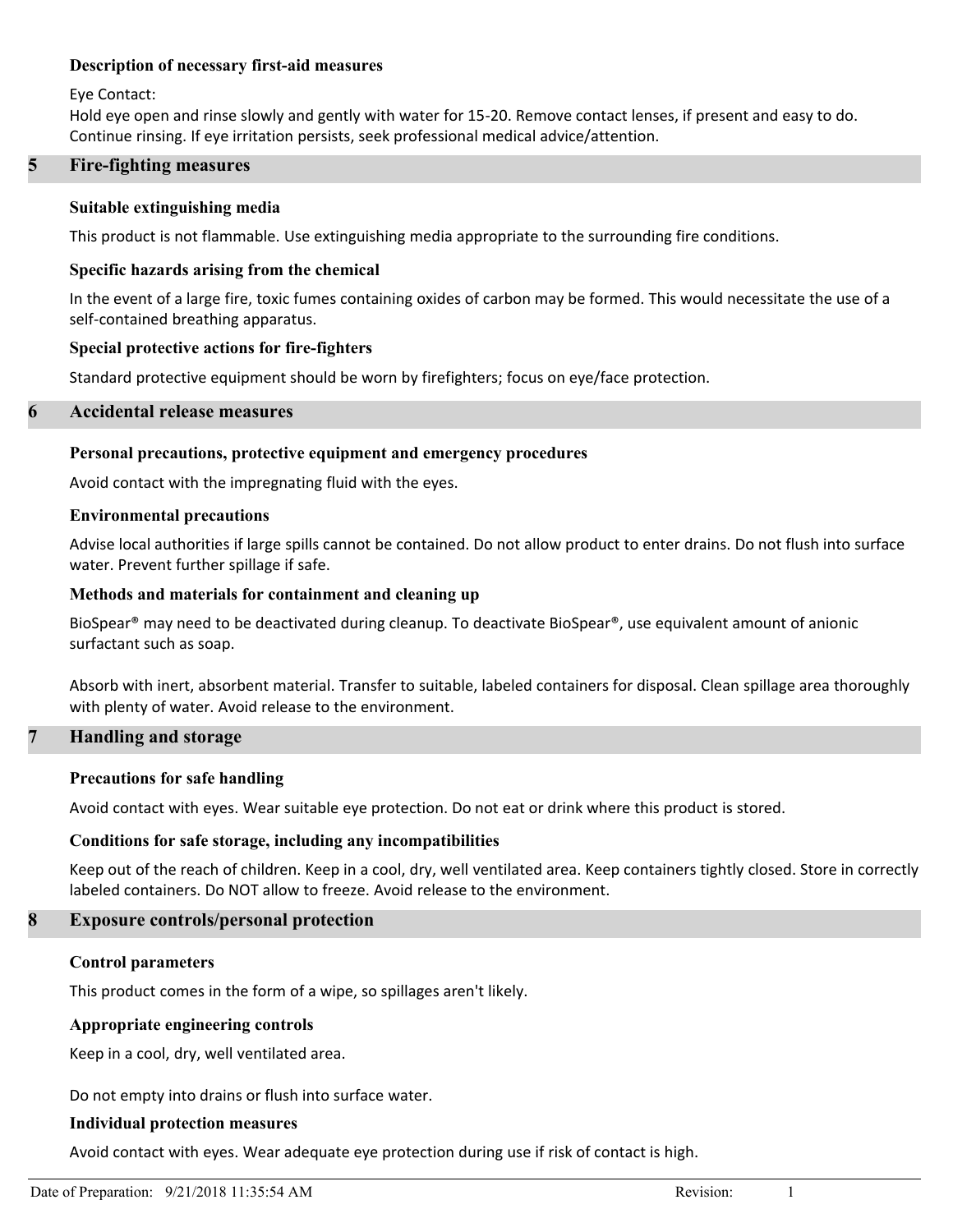# **Physical and chemical properties**

| Color:<br>Odor:<br>Odor threshold:<br>pH:<br><b>Melting Point:</b><br>Initial Boiling Point | Colorless/Clear<br>Unfragranced but characteristic mild alcohol odor<br>Not available<br>$^{\sim}6.5$<br>Not available<br>$^{\sim}$ 100 $^{\circ}$ C |
|---------------------------------------------------------------------------------------------|------------------------------------------------------------------------------------------------------------------------------------------------------|
| and boiling range:<br>Flash Point:                                                          | $>100^{\circ}$ C                                                                                                                                     |
| <b>Evaporation Rate:</b>                                                                    | Not available                                                                                                                                        |
| Flammability (solid, gas):                                                                  | None                                                                                                                                                 |
| Upper/Lower flammability or<br>explosive limits:                                            | None                                                                                                                                                 |
| Vapor Pressure:                                                                             | Not Available                                                                                                                                        |
| Vapor Density:                                                                              | Not Available                                                                                                                                        |
| <b>Relative Density:</b>                                                                    | .97 Grams/ML                                                                                                                                         |
| Solubility(ies):                                                                            | Impregnating fluid completely soluble/miscible in water                                                                                              |
| Partition coefficient n-<br>octanol/water:                                                  | Completely miscible with water                                                                                                                       |
| Auto-ignition temperature:                                                                  | Not Available                                                                                                                                        |
| Decomposition temperature:                                                                  | Not Available                                                                                                                                        |
| Viscosity:                                                                                  | Water thin                                                                                                                                           |
| <b>Explosive properties:</b>                                                                | None                                                                                                                                                 |
| Oxidising properties:                                                                       | Not available                                                                                                                                        |
|                                                                                             |                                                                                                                                                      |

### **10 Stability and reactivity**

### **Reactivity**

This product is stable under normal conditions of storage/use and no chemical incompatibility is known.

### **Chemical stability**

Stable under recommended storage and handling conditions. The product is not flammable. Will not decompose if stored and used as recommended.

### **Possibility of hazardous reactions**

Strong acids and Strong bases. Strong oxidizing agents.

#### **Conditions to avoid**

Avoid excessive heat. Do not allow to freeze.

### **Incompatible materials**

Strong acids and Strong bases. Strong oxidizing agents.

# **11 Toxicological information**

### **Toxicological (health) effects**

| Acute toxicity:            | Based on available data the classification criteria are not met |
|----------------------------|-----------------------------------------------------------------|
| Skin corrosion/irritation: | None                                                            |
| Serious eye                | Causes moderate eye irritation.                                 |
| damage/irritation:         |                                                                 |
| Respiratory or skin        | None                                                            |
| sensitization:             |                                                                 |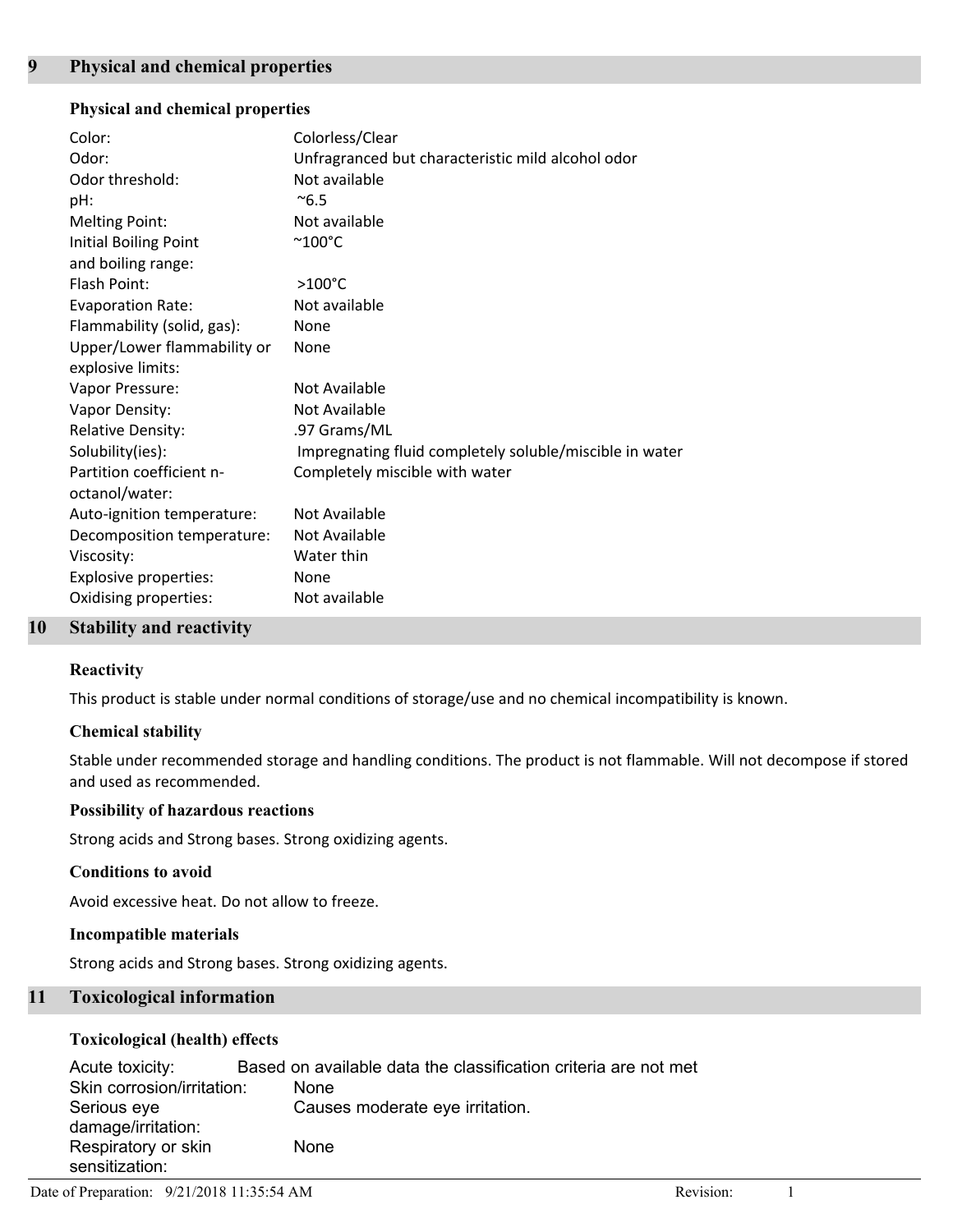| Germ Cell Mutagenicity:            | No mutagenic effects reported.                                                   |
|------------------------------------|----------------------------------------------------------------------------------|
| Carcinogenicity:                   | Non-Carcinogenic.                                                                |
| Reproductive Toxicity:             | No teratogenic effects reported.                                                 |
| STOT-single exposure:<br>exposure. | Not classified as a specific target organ toxicant after a single                |
| STOT-repeated exposure:            | Not classified as a specific target organ toxicant after a repeated<br>exposure. |
| Aspiration hazard:                 | Based on available data the classification criteria are not met.                 |
| Alcohols, C9-11,<br>ethoxylated    | Dermal Rabbit LD50: >2000 mg/kg Oral Rat LD50: >2000 mg/kg                       |

### **12 Ecological information**

#### **Toxicity**

| Alcohols, C9-11, ethoxylated | Fish LC50/96h: 10 mg/l   | Algae IC50/72h: 10 mg/l |
|------------------------------|--------------------------|-------------------------|
|                              | Daphnia EC50/48h: 10mg/l |                         |

Carbamic acid, butyl-, 3-iodo-2- Fish LC50/96h: 0.067 mg/l Daphnia EC50/48h: 0.04 mg/l propynyl ester

# **Persistence and degradability**

The surfactant(s) contained in this preparation complies (comply) with the biodegradability criteria as laid down in the Regulation (EC) No. 648/2004 on detergents. Data to support this assertion are held at teh disposal of the competent authorities of the Member States and will be made avavilable to them, at their direct request of a detergent manufacturer.

#### **Bioaccumulative potential**

No data available

#### **Mobility in soil**

The product is soluble in water

Results of the PBT and vPvB The product does not contain any PBT or vPvB substances assessment:

#### **Other adverse effects**

Not known

### **13 Disposal considerations**

#### **Disposal methods**

Wastes resulting from the use of this product that cannot be used or chemically reprocessed should be disposed of in accordance with applicable federal, state or local procedures.

Containers: Procedures in accordance with state and local regulations must be observed.

# **14 Transport information**

#### **UN Number**

DOT: Not Regulated. TDG: Not Regulated. ICAO/IATA: Not Regulated. IMDG/IMO: Not Regulated. UN CLASSIFICATION: Not classified as a hazardous material for transport.